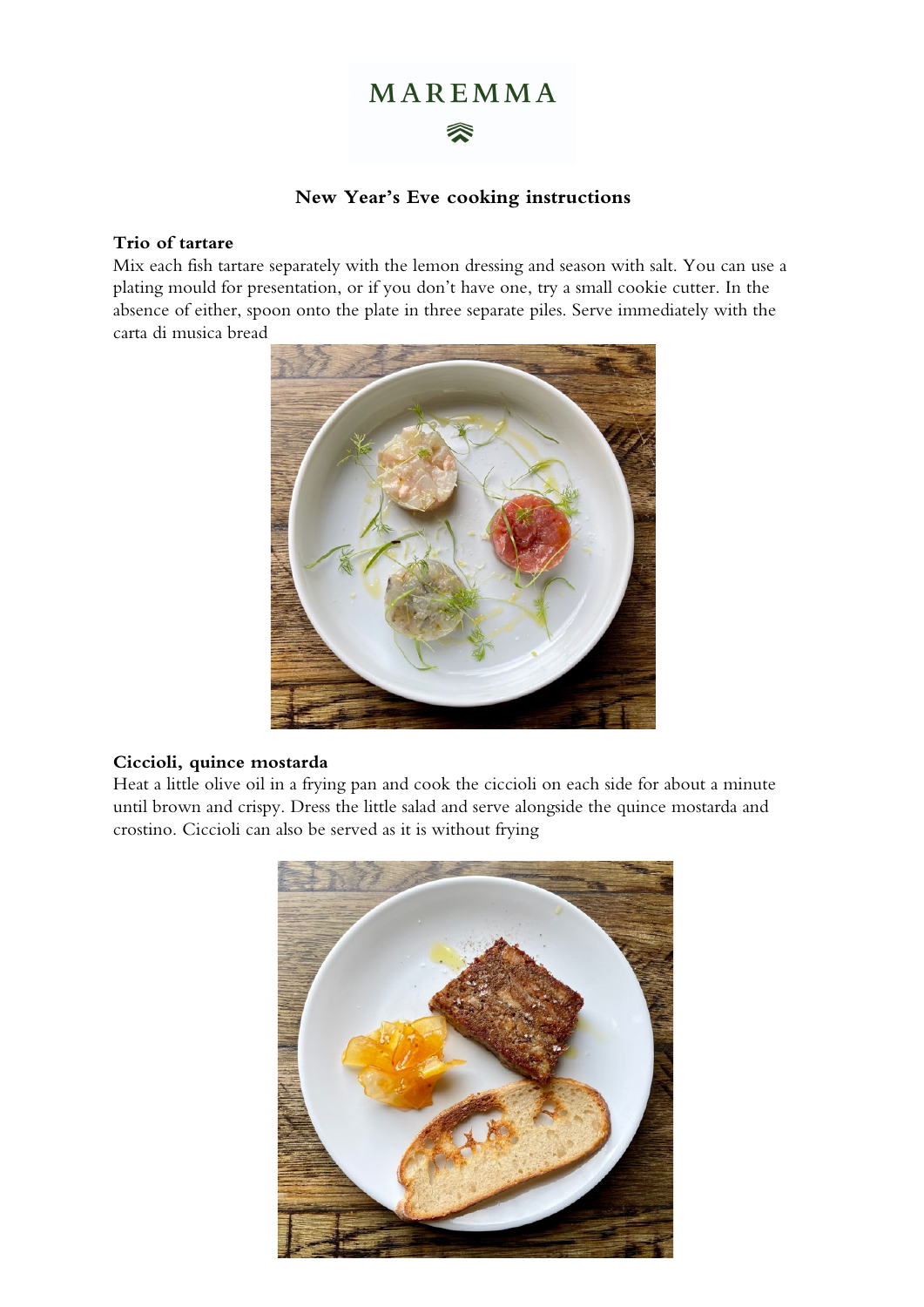#### **Stracciatella, artichokes, pine nuts**

Place the Jerusalem artichoke purée on a plate, add dollops of stracciatella on top and season with salt and black pepper. Place the artichokes, rocket and pecorino on top, finish with the pine nuts and a drizzle of olive oil



# **Pecorino gnocchi, winter chanterelles**

In a pan heat up the butter and chanterelle sauce, add the gnocchi to the pan and warm up together – add a splash of water if you think it is too thick. Finish by garnishing with the pecorino crisp

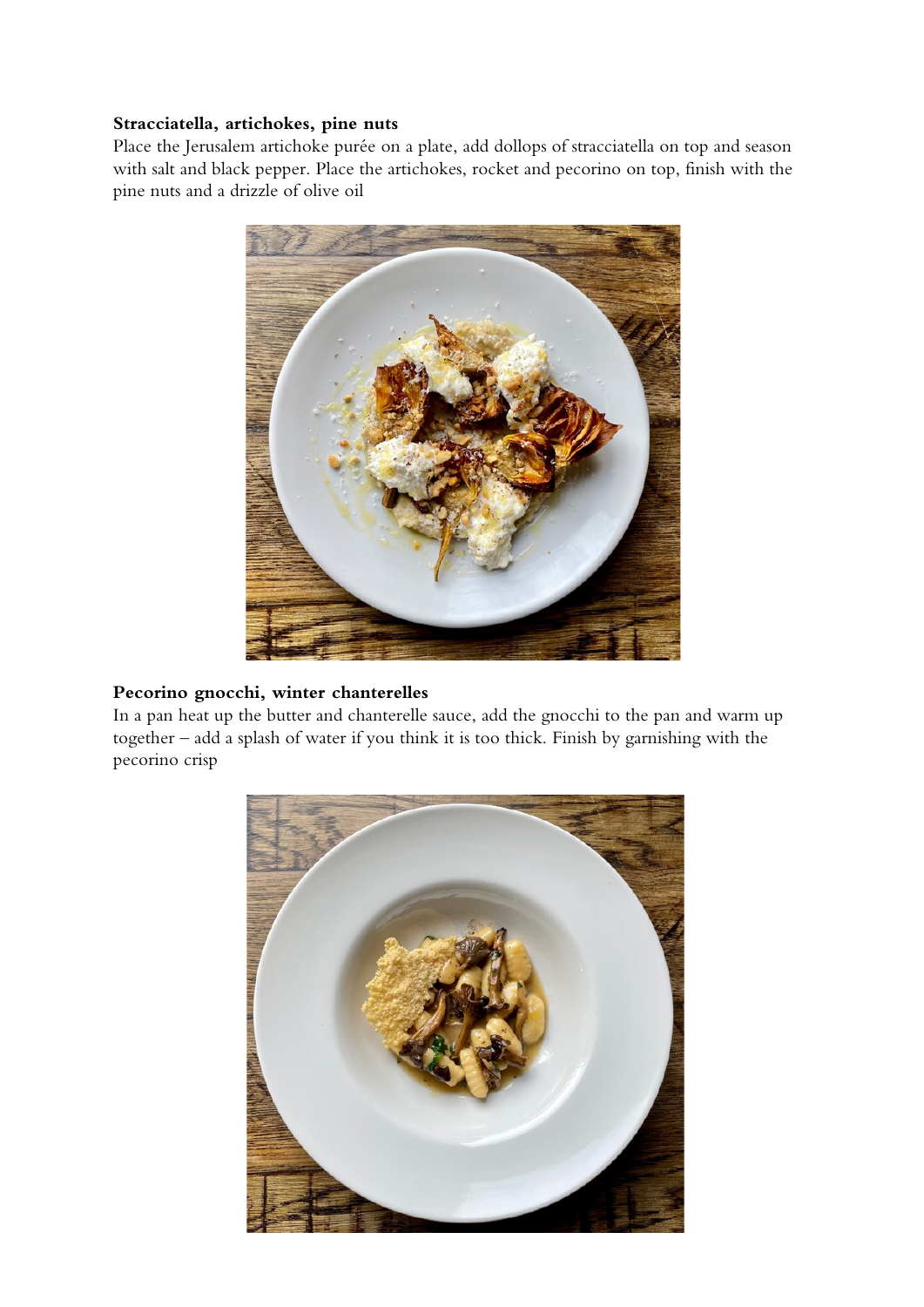#### **Pheasant & pancetta mezzaluna ravioli**

Cook the ravioli for 5-7 minutes in simmering salted water. The water should not be at a rollicking boil to ensure the filling does not overheat and burst out. At the same time heat up the sauce in a separate pan and bring to a simmer. Place the cooked ravioli in the pan, along with a little pasta water and toss gently



#### **Venison, chestnuts, spinach, salt-baked celeriac purée**

Place the venison in a preheated oven at 200C / 180C fan / gas mark 6 for 5 minutes for rare or for 7 minutes for medium rare. Allow to rest for 5 minutes before slicing in half on the diagonal and placing on the plate diagonal side facing up. Warm the sauce with the chestnuts, wilt the spinach and warm up the celeriac purée (or can be served room temp).

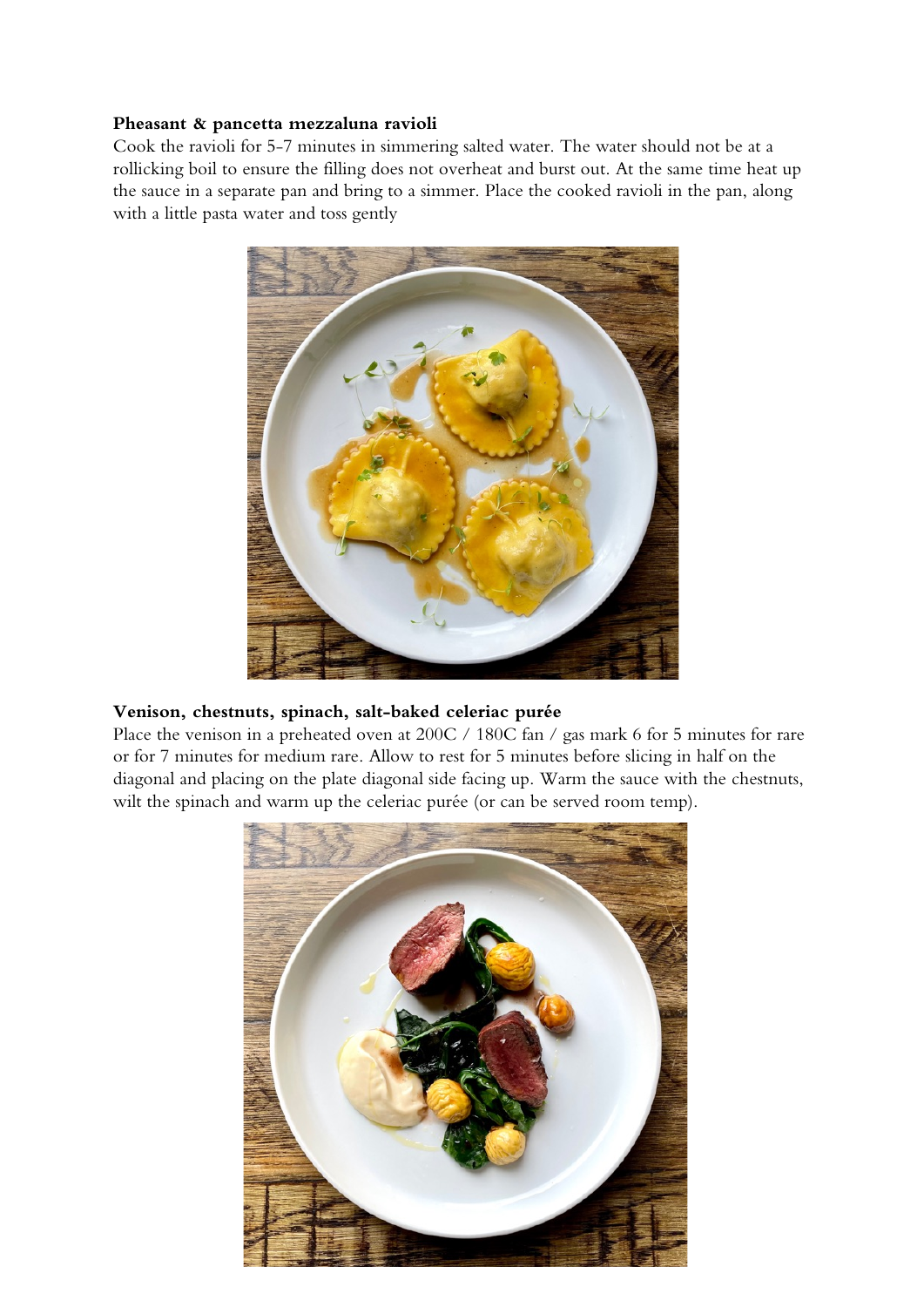#### **Halibut, clams, samphire**

Place the halibut in a non-stick pan with a little olive oil over a medium heat. Allow the skin to crisp up without touching it for about 3 minutes. Once the fish has been cooked threequarters of the way, flip, turn off the heat and allow to rest for a couple minutes Pour the clam sauce in a pan to warm up, pour into your serving bowl and serve the fish on top



# **Pumpkin sformato, spinach, black truffle**

Bake the sformato in a preheated oven at 200C / 180C fan / gas mark 6 for 6-10 minutes, until it is warm. Pour the sauce into a pan with the spinach to heat up and wilt the spinach. Place the sformato on a plate with the sauce around it and finish with the black truffle shavings